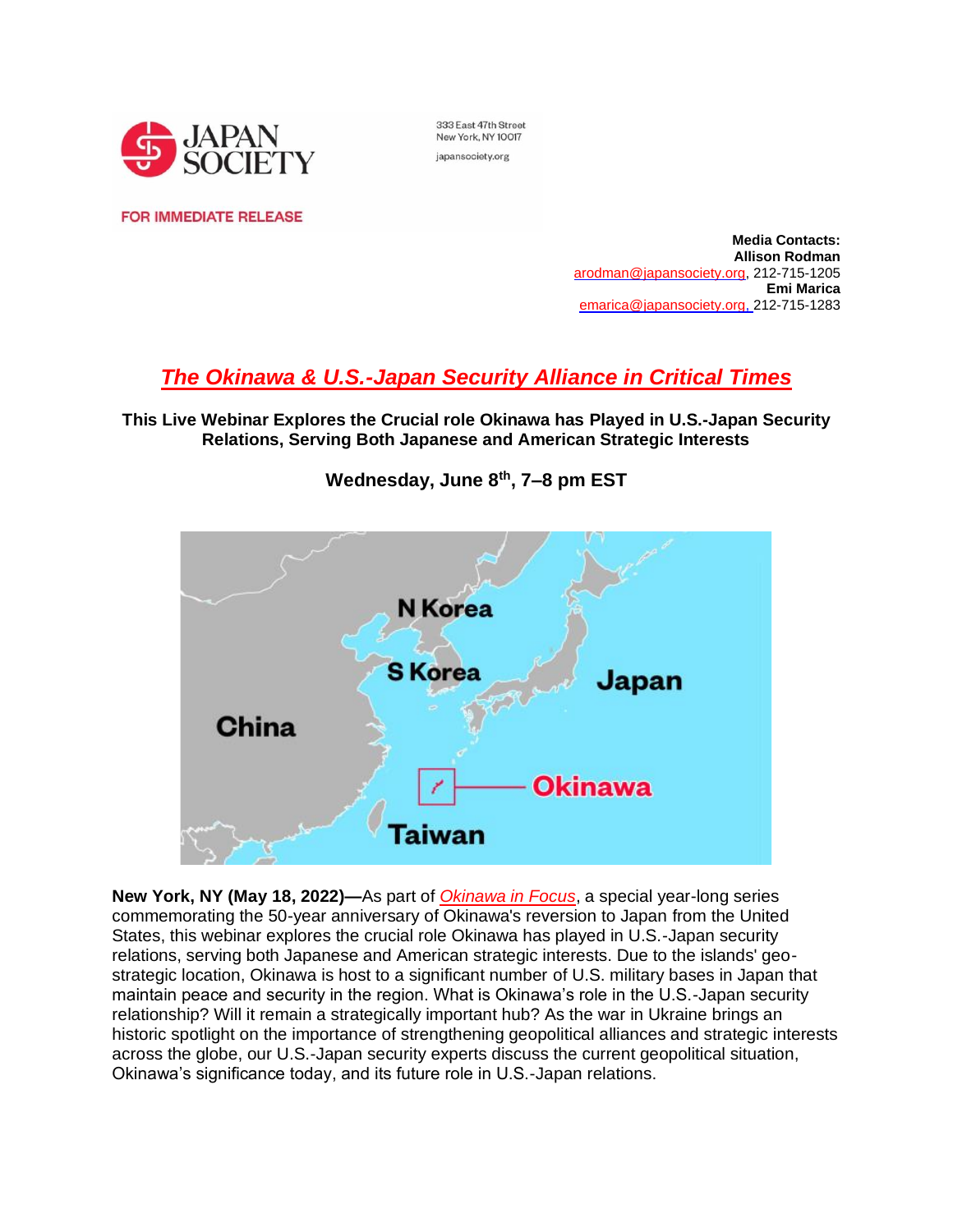#### **Video Message: The Honorable Yasuhiro "Denny" Tamaki,** Governor, Okinawa Prefecture

#### **Speakers:**

**Masaaki Gabe**, Emeritus Professor, The University of the Ryukyus **Sheila A. Smith,** John E. Merow Senior Fellow for Asia-Pacific Studies, Council on Foreign Relations

#### **Moderator:**

**Joshua W. Walker**, Ph.D., President & CEO, Japan Society

#### **Agenda:**

7-8 pm Video Message, Discussion and Q&A Session

#### **Program Details:**

This is a free event, with advance [registration](https://boxoffice.japansociety.org/events/a5d51fe8-c12e-2621-6951-81c81b873557) required. The program will be live streamed through YouTube, and registrants will receive the viewing link by email the day before the event. Participants can submit questions through YouTube during the live stream.

#### **Participant Bios:**

**Professor Masaaki Gabe** is a specialist in international politics, having previously taught courses on International Relations, including U.S.-Japan relations at several universities. He is a native Okinawan. He studied at Keio University in Tokyo, Japan, and completed his Ph. D. in Asian Studies in 1983. Furthermore, he served as Special Assistant to the Ambassador at the Japanese Embassy in Manila, Philippines from 1985-1986. After joining the University of the Ryukyus, he expanded his academic work to focus on security studies. He received the US-Japan Friendship grant, conducting research at the Sigur Center at George Washington University, and publishing his work on how the Okinawa Reversion was carried out in 1972. In addition, Gabe published numerous works on U.S.-Japan relations and East Asia's security issue from a politico-military standpoint. He was Director of International Institute for Okinawan Studies at the University of the Ryukyus from 2010-2013, and a board member of the Japan Association of International Relations in 2013-2014. He devoted a year of sabbatical leave in 2014-2015 to research and publish on the Okinawa Reversion based on archival records from both governments. Furthermore, he was appointed as Emeritus Professor at the University of the Ryukyus in March 2020. His new book entitled *U. S. Military Transformation in the Northeast Asia: Focusing on Korean Peninsula and Japan* (in Japanese with co-author) will come out this summer.

**Sheila A. Smith** is John E. Merow senior fellow for Asia-Pacific studies at the Council on Foreign Relations (CFR). An expert on Japanese politics and foreign policy, she is the author of *Japan Rearmed: The Politics of Military Power*, *Intimate Rivals: Japanese Domestic Politics and a Rising China* (released in Japanese as 日中 親愛なる宿敵: 変容する日本政治と 対中政策), and *Japan's New Politics and the U.S.-Japan Alliance*. She is also the author of the CFR interactive guide Constitutional Change in Japan. Smith is a regular contributor to the CFR blog *Asia Unbound* and a frequent contributor to major media outlets in the United States and Asia. Smith joined CFR from the East-West Center in 2007, where she directed a multinational research team in a cross-national study of the domestic politics of the U.S. military presence in Japan, South Korea, and the Philippines. She was a visiting scholar at Keio University in 2007-08, where she researched Japan's foreign policy towards China, supported by the Abe Fellowship. Smith has been a visiting researcher at two leading Japanese foreign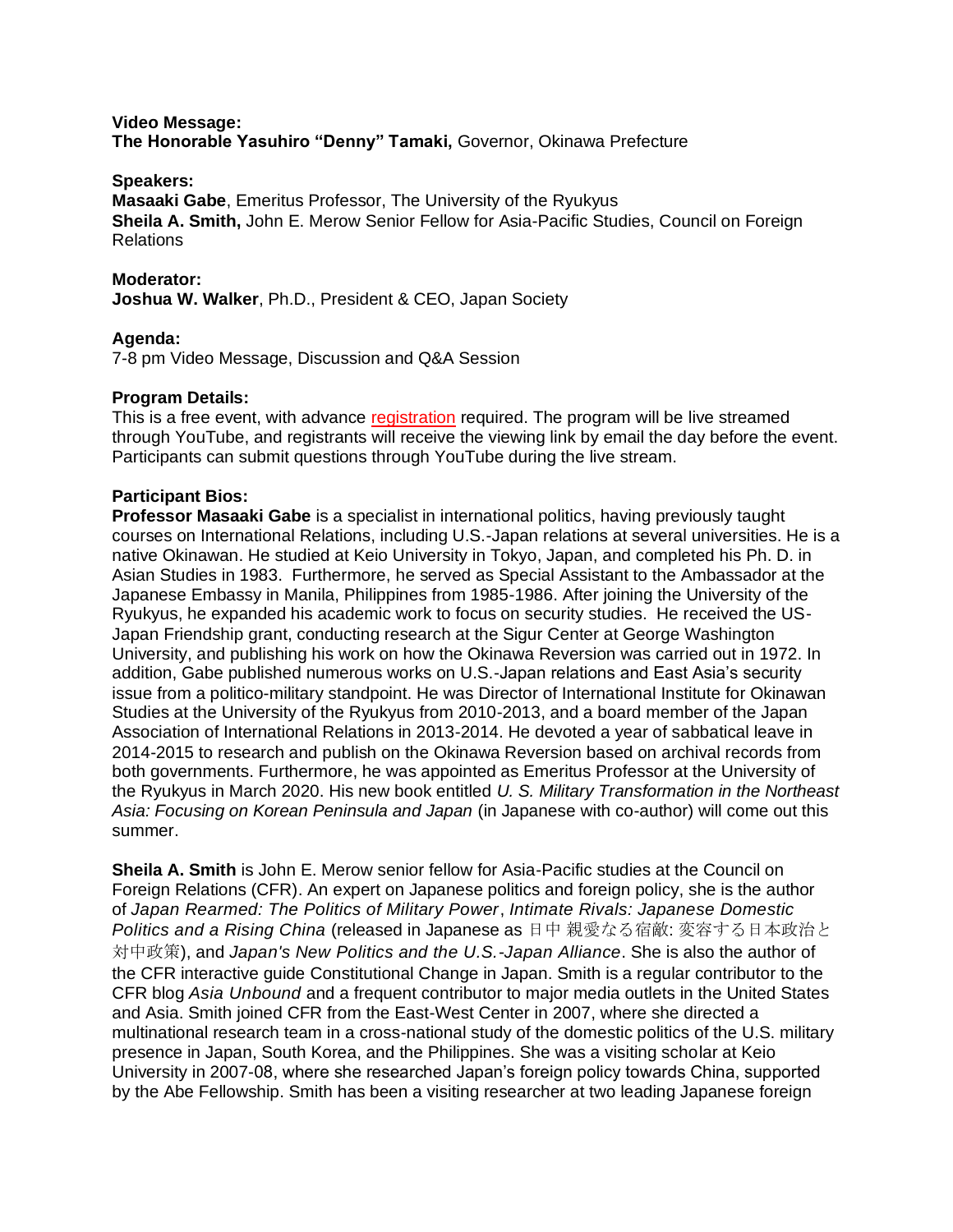and security policy think tanks, the Japan Institute of International Affairs and the Research Institute for Peace and Security, and at the University of Tokyo and the University of the Ryukyus. Smith is chair of the Japan-U.S. Friendship Commission (JUSFC) and the U.S. advisors to the U.S.-Japan Conference on Cultural and Educational Interchange (CULCON), a binational advisory panel of government officials and private-sector members. She teaches as an adjunct professor at the Asian studies department of Georgetown University and serves on the board of its *Journal of Asian Affairs*. She also serves on the advisory committee for the U.S.-Japan Network for the Future program of the Maureen and Mike Mansfield Foundation. Smith earned her MA and PhD from the political science department at Columbia University.

### **Moderator:**

**Joshua W. Walker,** Ph.D., is President and CEO of Japan Society and has held positions of leadership at Eurasia Group, the USA Pavilion of the 2017 World Expo, the APCO Institute and APCO Worldwide. He has served in the State Department and the Defense Department; is a Senior Fellow at the Center for the Study of the Presidency and Congress; co-founded the Yale Journal of International Affairs; and attended the University of Richmond, Yale and Princeton Universities.

*Presented with support from Citi, Deloitte, Mizuho Financial Group, and Toyota Motors North America*.

### **About the Business & Policy Program**

The Business & Policy Program hosts public and invitation-only programs for the international business and policy community about the people and issues that define U.S.-Japan relations in a regional and global context. Formerly known as the Corporate Program, the Business & Policy Program offers unparalleled access to international business and policy leaders and in-depth networking opportunities for the senior executives, policymakers, academics, journalists, and other opinion leaders comprising the Program member audience. Each year, more than 4,000 executives participate in conferences, lectures, symposia, and receptions recognized as invaluable for helping Americans, Japanese, and others from Asia and around the world better grasp the financial, business, and policy challenges that affect Japan and the U.S.

#### **About Japan Society**

Japan Society is the premier organization connecting Japanese arts, culture, business, and society with audiences in New York and around the world. At Japan Society, we are inspired by the Japanese concept of *kizuna* (絆)—forging deep connections to bind people together. We are committed to telling the story of Japan while strengthening connections within New York City and building new bridges beyond. In over 100 years of work, we've inspired generations by establishing ourselves as pioneers in supporting international exchanges in arts and culture, business and policy, as well as education between Japan and the U.S. We strive to convene important conversations on topics that bind our two countries together, champion the next generation of innovative creators, promote mutual understanding, and serve as a trusted guide for people everywhere who seek to appreciate the rich complexities and abundance of Japan more fully. From our New York headquarters, a landmark building designed by architect Junzo Yoshimura that opened to the public in 1971, we look forward to the years ahead, which will be defined by our digital and ideational impact through the *kizuna* that we build. Our future can only be enhanced by learning from our peers and engaging with our audiences, both near and afar.